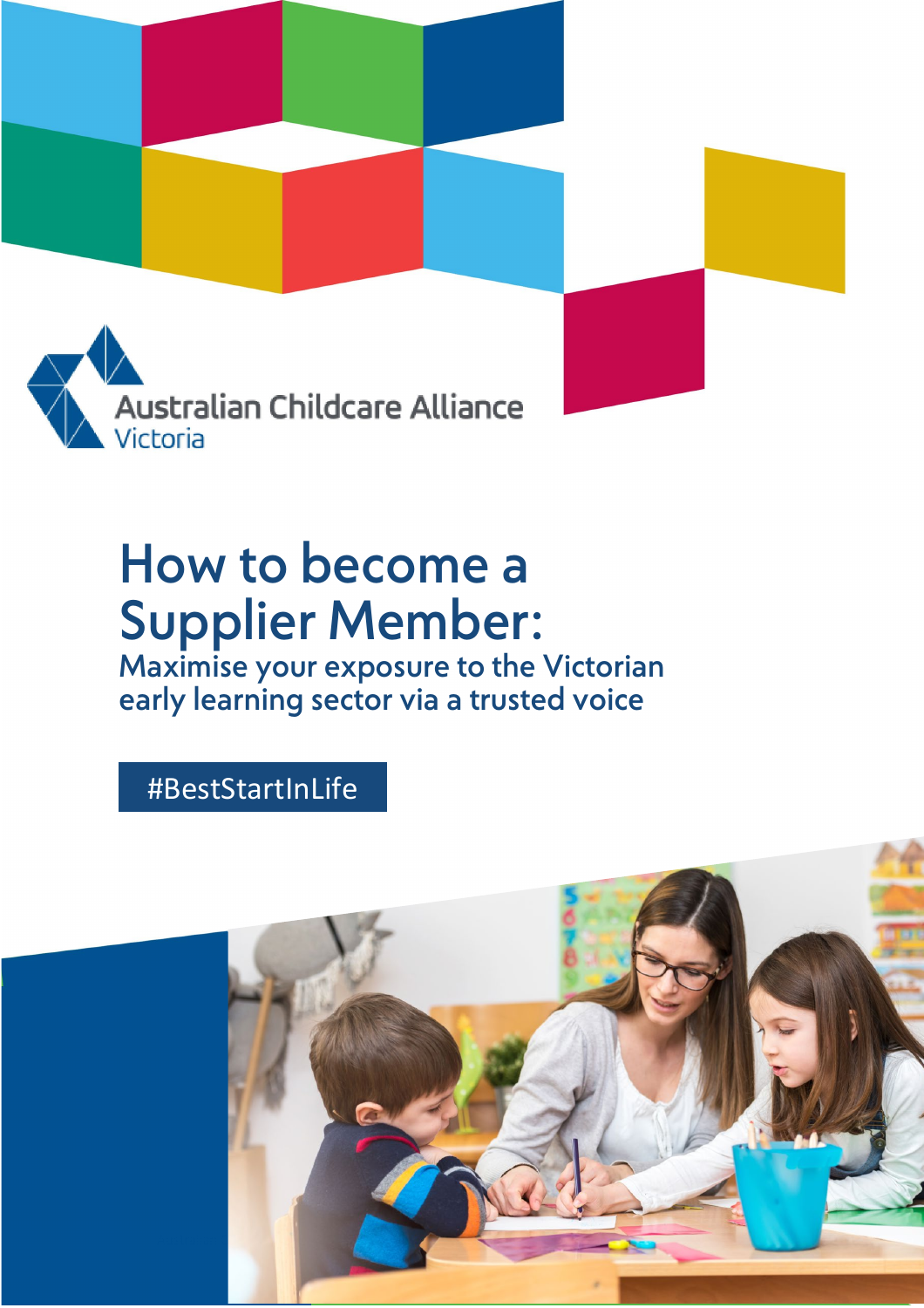## Benefits of Supplier Membership

Supplier Membership: \$850 + GST

To become a Supplier Member, you must offer a minimum 15% discount to ACA Vic/Tas members, which must be included in your promotional content.

- **Inclusion in Supplier Members listing on our website**
- Inclusion in the Supplier Members listing in our Member Portal
- Your logo included in our Member Benefits booklets distributed to all new members and available on our website
- $\blacksquare$  Positive word of mouth referrals
- Access to member meetings
- 5% discount on annual conference exhibition booth
- Introductory announcement of your membership in our eNewsletter All Things Big & Small to members
- **3** advertisements in our eNewsletter All Things Big & Small
- 2 stand-alone *Latest Offer* direct emails to our member database
- Automatic subscription to our eNewsletter All Things Big & Small to keep you up to date with sector and member news
- **Inclusion on Member Discounts page on website, which receives promotion on social media**
- $\blacksquare$  Invitations to our events
- Discounted access to ACA Victoria meeting room (capacity for 25 people & video conferencing)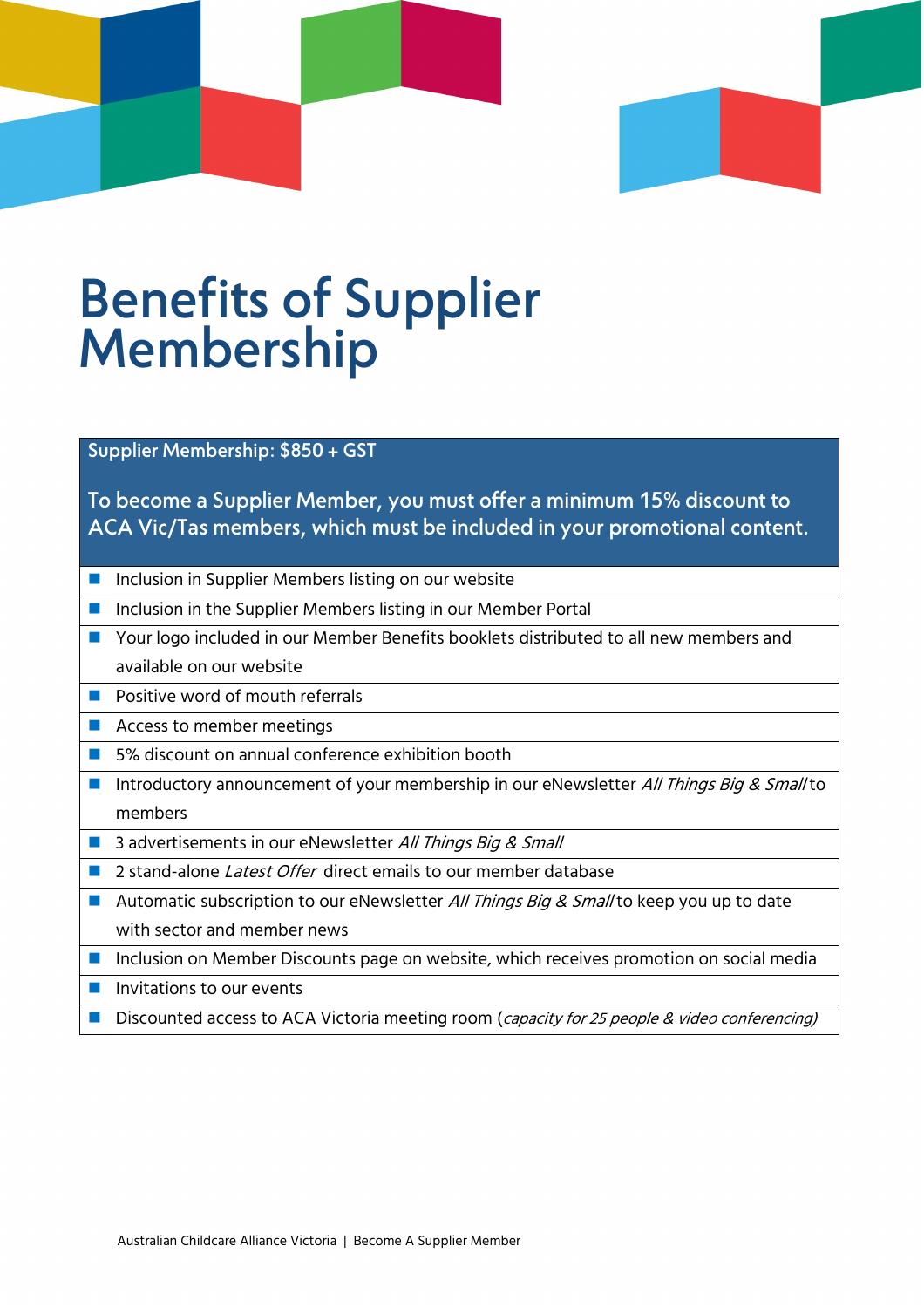# Complete the form

To become a Supplier Member of the Australian Childcare Alliance Victoria please:

- Complete and return this Supplier Membership form via email to [vic@childcarealliance.org.au](mailto:vic@childcarealliance.org.au)
- **Pay the \$850 + GST Membership fee on receipt of your invoice.**
- **Maintain minimum 15% discount for ACAV Members.**

We will be in touch to explain the next steps to formalising your membership and promoting your services to our members.

#### SUPPLIER MEMBER APPLICATION FORM

Please Indicate your discount % for ACAV Members (If greater than 15%)

| <b>COMPANY INFORMATION</b>                                                |         |                       |
|---------------------------------------------------------------------------|---------|-----------------------|
| <b>Trading Name:</b>                                                      |         |                       |
| Legal Name:                                                               |         |                       |
| <b>Company ABN:</b>                                                       |         |                       |
| <b>Nature of Business:</b>                                                |         |                       |
| <b>Address:</b>                                                           |         |                       |
| Website:                                                                  |         | <b>Company Phone:</b> |
| Key Contact:                                                              |         | Mobile:               |
| Position:                                                                 | E-mail: |                       |
| Key Contact for members, to be listed on website                          | Name:   |                       |
| Phone:                                                                    | Email:  |                       |
| Key marketing contact:                                                    |         |                       |
| Can you service Tasmania? Yes/No                                          |         |                       |
| Would you like us to put you in touch with our other state bodies? Yes/No |         |                       |